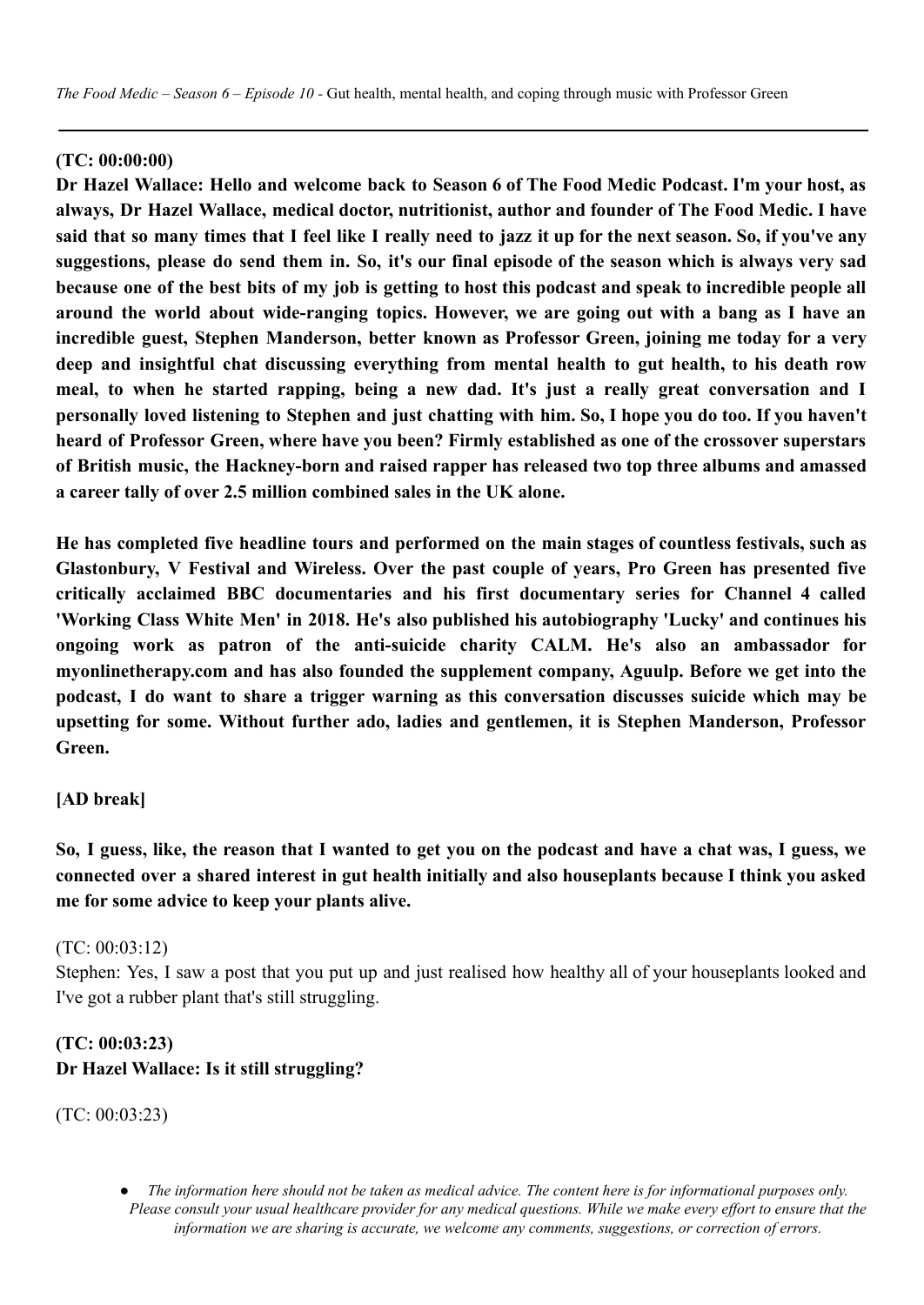Stephen: It is still struggling. It's not dead yet and it seems to be growing from the top exponentially but it's just the bottom that I'm struggling with. But, yes, gut health, definitely something that I have a very keen interest in.

### **(TC: 00:03:36)**

# Dr Hazel Wallace: Yes, and so we chatted briefly and I know you've spoken about it publicly but do you mind, kind of, taking us back to your history with gut issues because they started from a very **young age, right?**

#### (TC: 00:03:50)

Stephen: Yes, it's a long way back now because I'm on my way to 38 but I guess I was born with gut issues. I was six weeks old when they discovered that I had pyloric stenosis. So, I had to have an operation when I was really young and then really some of my earliest memories and, as an adult I understand it to be a bit of a feedback loop and somewhat of a chicken and egg situation, but I would always go, 'Nan, I've got a tummy ache,' and because I'd had that operation it was always straight to the doctors, I'd have cameras down me, up me, ultrasounds, everything you can imagine, to look for some, sort of, further defect or something that was wrong physically and ultimately nothing was ever found until much, much, much later on and so, I was told that I had IBS from a really young age, about five or six.

# **(TC: 00:04:41) Dr Hazel Wallace: Wow, that is a very young age for IBS.**

#### (TC: 00:04:44)

Stephen: Yes, and I guess at that age, and also thinking back to the fact there was a generation gap between my grandmother, who brought me up, and me it wasn't-, like, anxiety wasn't spoken about. So, my tummy ache, which I now look at as a knot in my stomach, which I understand to be anxiety, I never had the language or the tools or the understanding to go, 'Hey, I'm anxious.'

### **(TC: 00:05:09)**

# Dr Hazel Wallace: Yes, 100%. And I definitely want to touch on that, like, the gut-brain access in a little bit. But where are you now in terms of your gut health and do you feel like you have a good **understanding of how to stay on top of your symptoms?**

#### (TC: 00:05:24)

Stephen: I do, yes. I had a pretty problematic-, actually, the operation went really well but this is a-, excuse me if I'm seguing, this might take a little while for me to get to the point, it often does take me a little while, but I started getting symptoms of, like, my lips were burning and my tongue was burning and, you know, I was doing all the Googling in the world and I'm sure you know and have encountered 'Dr Google' in many patients. It's the worst doctor in the world, but I was like, 'Is it a B12 deficiency?' And that is actually something that I do suffer from but I assumed that it was stuff being acidic on the way in so I was like, 'Maybe I should stop drinking cider. Maybe I should ease up on the spicy food.' But because I didn't have heartburn or any of the obvious symptoms of a hiatus hernia it took a long time to get to a point where they diagnosed the fact that I had a hiatus hernia. Along with that, you'll probably know this better than me, I had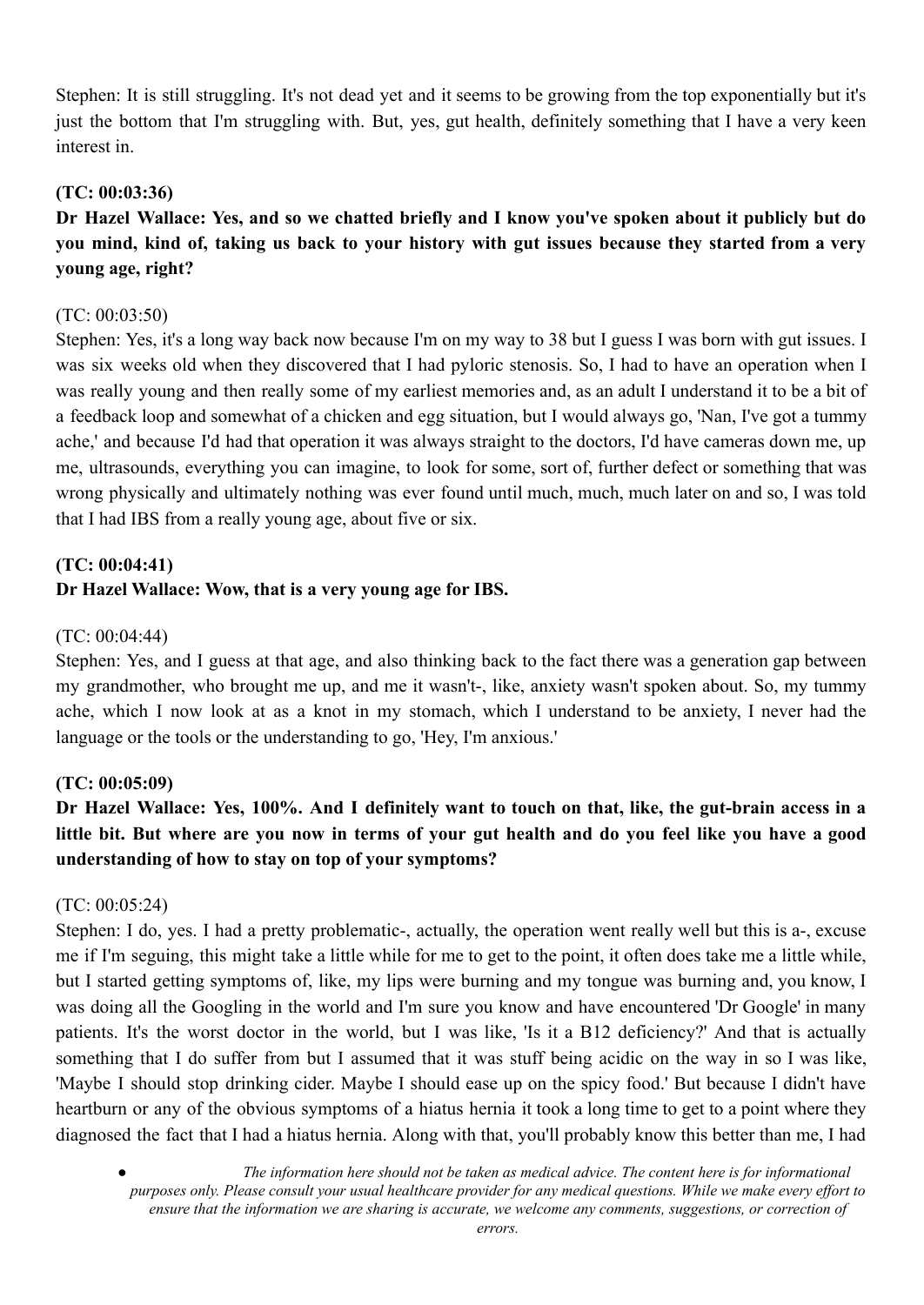something with my duodenum. I can't remember the proper name. I had gastritis, I had Stage 2 esophagitis, Stage 3 being irreversible. So, it was quite severe and then trying to fit in an operation for a hiatus hernia amongst the schedule that I had at that time was quite difficult and there was probably a bit of avoidance on my behalf as well. I ended up on prescribed medication for quite a while which had quite adverse side effects as well.

Omeprazole, Lansoprazole, obviously the Gaviscon wasn't prescribed as you can buy that over the counter. But that went on for about two years until I eventually got to a place where I couldn't function so I had to have the surgery. I had the surgery and the surgery went well, this was in 2017, and I left hospital as they said I would a day, or two days after and then I remember I left in the afternoon, so when I got home it was the evening and slept. I woke up the next morning and I looked like I was pregnant with triplets and the birth was about three or four weeks late. I had my surgeon's number and he said, 'If there are any difficulties or any questions, anything you have just text me afterwards.' And so I messaged him a picture going, 'Is this just gas?' And his response was, 'Get in a taxi immediately, don't wait for an ambulance.' And it turned out I had distended. So, I had distension, ileus, a collapsed lung, pneumonia, not bacterial but I think from the surgery they said where they had to move my stomach which had caused them to move my lung or something, and so it was like going back to square one, you know? I was back where I was at when I was born and the options weren't that great.

It was have more surgery, which would've been a gastric bypass which I done some research into, didn't sound too fun to be honest and also it was the fact that I was more likely to have the same complications, only they would've been more severe a second time around, especially with that type of surgery or just wait it out and hope that things went back to normal. So, that was where I started to dive down every rabbit hole I possibly could to look into ways that I could help better my situation myself.

#### **(TC: 00:08:22)**

# **Dr Hazel Wallace: Yes, and I guess that journey has brought you to start your own company around gut health and supplements, right?**

#### (TC: 00:08:29)

Stephen: Yes, so Aguulp was born of that really. I bumped into Kevin Godlington, my now business partner and fellow co-founder of Aguulp, and it started with us having a-, and not much ever comes from drunken rants really, everyone thinks they have great ideas when they're drunk and nothing much ever comes of them, they're a bit like making friends on holiday. 'Yes, we should stay in touch with each other,' and you never do, but this was the one that actually did turn into something tangible. We basically just sat complaining about the laborious routines that we both went through every morning in order to try and take care of our-, and throughout the day and the evening, to take care of, not just our guts but also our mental health. A lot of our conversation was around the link between the gut and the brain because-, and obviously there would've been a positive knock-on effect anyway because with my health improving obviously my mental health was better because I was happier and able to do more without being debilitated by my stomach issues. But I, sort of, noticed that the more I took care of my gut, the more consistent my mood was, the better my sleep was, the happier I was as well as all of the things that you would expect from taking care of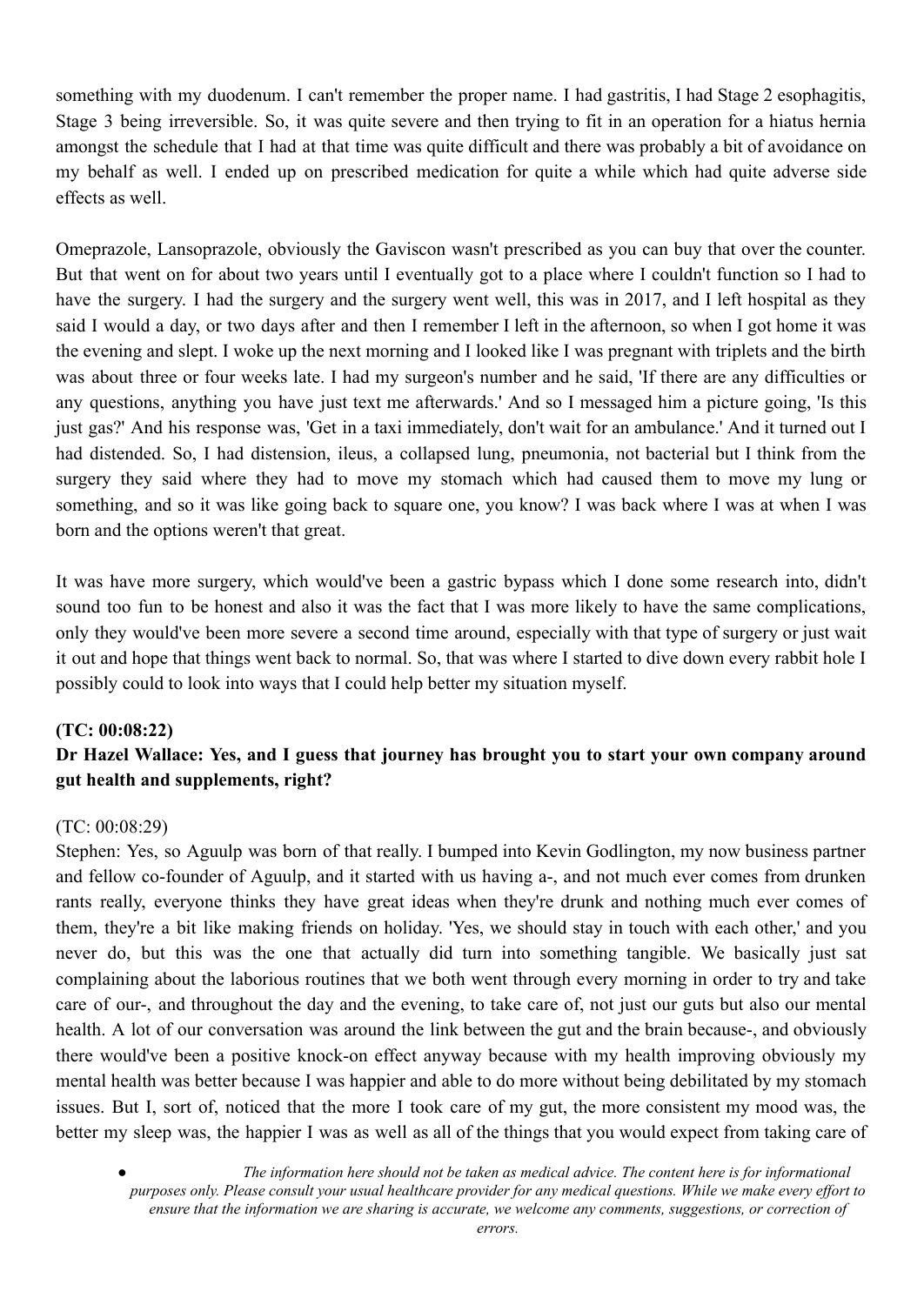your gut which is, you know, better digestion, more consistency in movements. I feel much less awkward about talking about that stuff now.

### **(TC: 00:09:46)**

**Dr Hazel Wallace: Yes, 100%. I mean you speak pretty openly about mental health and I know you work really closely with the anti-suicide charity, CALM, and myonlinetherapy.com. Where does this,** kind of, passion stem from (TC 00:10:00) when it comes to mental health? Is it because of your own **issues or is it just something that you feel needs to be spoken about?**

#### $(TC: 00.10.38)$

Stephen: It was something I, sort of, stumbled into and I think as-, the genre of music I make, rap, especially at the time when I began talking about mental health issues, was not something that you'd expect a rapper to talk about, especially because of all the perceive bravado that comes with it. Albeit all of my favourite rappers were also very open emotionally and put themselves in their music and spoke about what they experienced and their feelings. But, for me, it was a bit of the slap in my face my introduction to mental health issues because when I was a kid there wasn't such thing as, and obviously, there was but to my knowledge and to most people's, there wasn't such thing as 'mental health'. It was, you know, 'mental' was just a word you called someone. The phrase 'mental health' wasn't something you heard in the way that people do now. My dad took his own life when I was 24 and that was a real, I mean as you'd imagine and not just because our relationship was fraught. I mean we could've had the best relationship and that would've been just as much, perhaps even more of, the slap in the face as it was and that, I guess, made me take a long, hard look at myself.

In the beginning, when I found out what he'd done, I went through a whole spectrum, you know? I was angry, thought he was selfish, which he definitely wasn't. It's selfish to think that people who end up in a place where they're so desperate the only way out they see is such a finite decision. But I wanted to, in the beginning, understand how it was that such a passive man could do something so violent, especially the method in which he took his life, he hung himself. And I quite quickly came to the conclusion that I actually don't want to know how he was able to do that because the only way in which I would be able to truly understand is if I was in the same situation myself which I never will be. And I wrote a song about it which ended up being my first, and to date, only number one. I never expected a song about my dad's suicide to become a hit which was, kind of, bittersweet, you know? But it opened up a conversation because then when I went into-, you know, I think the first interview I did was with MistaJam and it was the first time that I think I'd ever spoken about it because of what the song was about.

# **(TC: 00:13:00) Dr Hazel Wallace: Yes, did you find that writing the song was therapeutic for you?**

#### (TC: 00:13:04)

Stephen: Eventually, yes, but it's a weird one because I have to perform it over and over and over and I think the one thing I've learned from that, as well as through therapy, is that actually we quite often try and stifle things and push things back down when we feel them and shove them under the carpet. Stiff British upper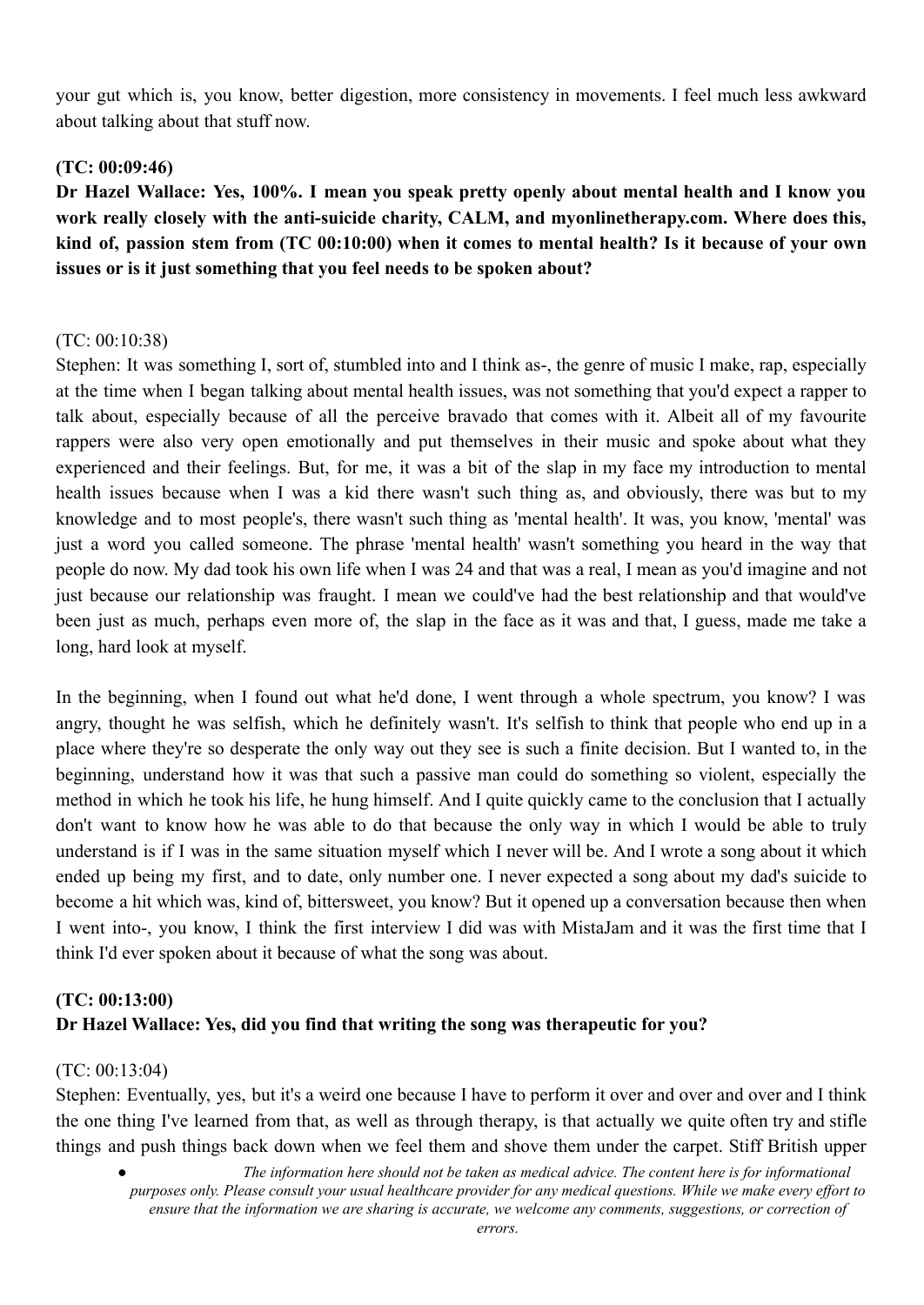lip and what I realised was the more I spoke about it, the more I was able to engage in conversation around that without engaging emotionally. Not in, like, a sociopathic way but just in that the more prominent those conversations were and those thoughts about what my dad did, the easier it was to deal with them because I wasn't pushing them back down and mostly what happens is you try and push things back down and they end up coming at you sideways and hitting you when you least expect it. So, for me, eventually, yes, it was cathartic.

Initially, it was quite painful because I didn't realise that when I wrote the song that I was going to have to talk about it so much and after having done that I was asked if I'd do a radio documentary with a psychologist, Dr Aaron Balick and a suicide survivor, which I did, which then led on to me doing my first TV documentary, Suicide and Me, which actually was meant to be a broad, or a broader, look at male suicide but ended up being about my own personal journey into looking into why my dad may have taken his own life which was quite a lot for me halfway through shooting. Because I knew what I'd signed up for but I realised that me throwing my toys out of the pram was part of me not wanting people to see me as vulnerable which is a huge part of the problem for me, I think, is having to be macho, having to be the archetypal man. I think applying behaviours to gender is a-, you know, it's easier said than done and it would pretty much take unpicking the fabrics of society to solve it, but I think we've caused a lot of problems by applying such specific behaviours to genders.

#### **(TC: 00:15:10)**

**Dr Hazel Wallace: Yes, absolutely and different traits but I think we're definitely moving forward** from that and having people like yourself on a huge platform chat about it when there's, I'm sure, a lot of young men listening who are still stuck feeling like it's a stigma to talk about how they're feeling **or whether they're going through a tough time and unfortunately, the last year has just shown the cracks in our healthcare system and the services we have available for mental health in particular. So, right now it's even more important.**

### (TC: 00:15:43)

Stephen: Yes, definitely. I mean some people felt isolated prior to the last, what is it now? Going on eighteen months. And I think everyone, in some way shape or form, has been affected by what's happened. Respective of any positives that may have come out of it for people personally, I think it has been a terribly testing time.

### **(TC: 00:16:05)**

## Dr Hazel Wallace: Of course. And so, what are some of the fundamental things that you do now for **your mental health?**

#### (TC: 00:16:12)

Stephen: First and foremost is understanding myself, I guess, which is something that a lot of people avoid because, you know, it's not pretty unpicking things. I think you spend a long time learning things when you're a kid, you get to your twenties and you want to do everything you think makes you an adult and then you get to a point, if you're lucky, of self-awareness where you realise that actually you have to unlearn quite a lot to move forward and for me, you know, there were just behaviours and reactions. I was quite reactive,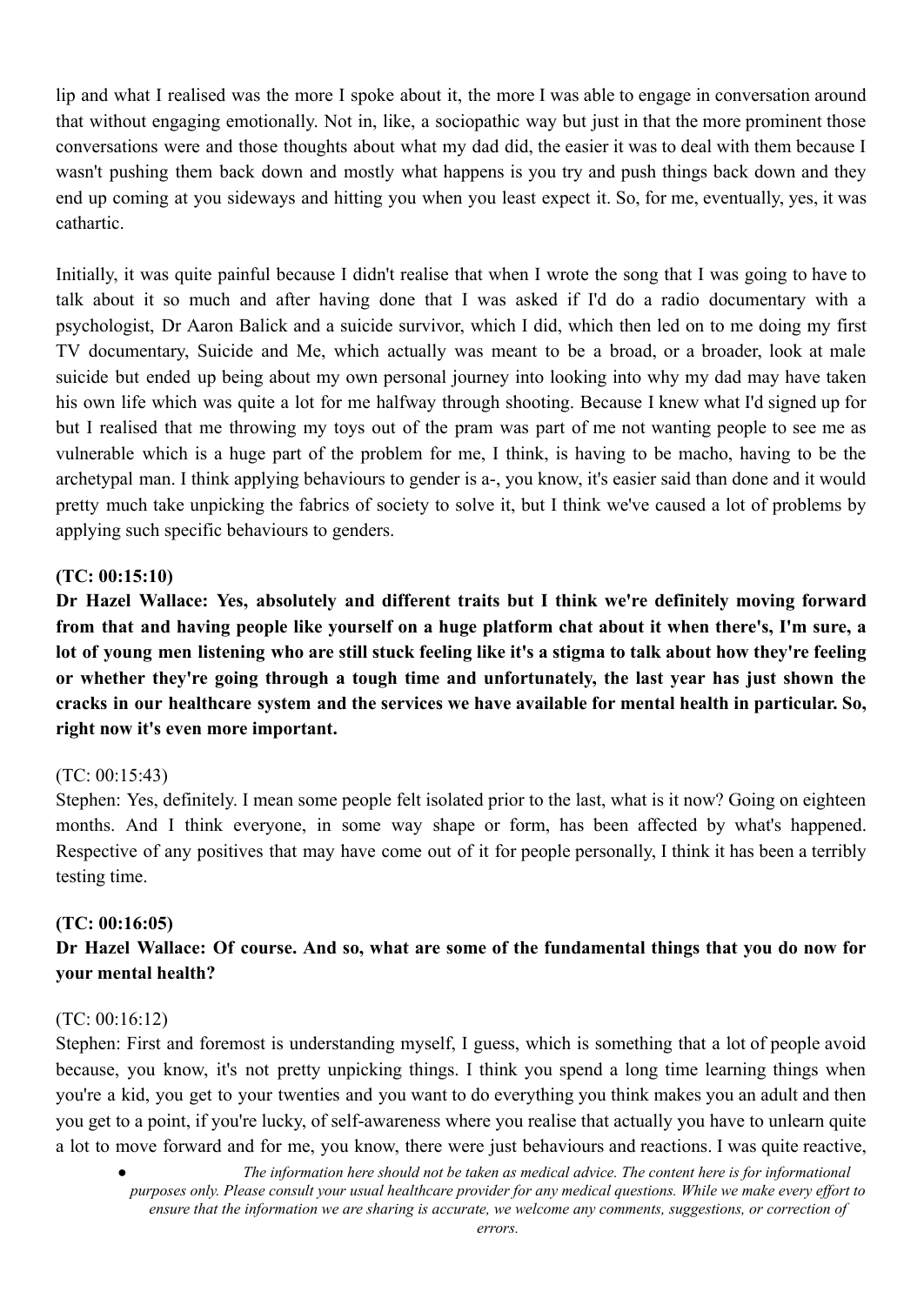quite self-defensive which I think is quite common in people that come from the background I do and I wanted to change those things. You know, I didn't want my life to continue to be this perpetual cycle of the same things happening over and over and in order for that to change, it was me that had to change. You know, we always look at external things and this is where projection comes in. You know, whether it's to blame certain things on something other than ourselves, but if you're the common denominator between this thing happening over and over you, kind of, have to go, 'Okay, well maybe I'm the problem here.' Even if it's down to a choice you're making or a situation you're not extracting yourself from. Secondly, it's noticing when I'm making bad decisions. Bad decisions tend to beget bad decisions. It's just catching myself a bit earlier before I go too far down that path.

#### **(TC: 00:17:26)**

### Dr Hazel Wallace: Yes, I love that answer. It's very honest because I think often when I have these. **kind of, interviews with people it's very easy to say things like, 'Exercise.'**

#### (TC: 00:17:37)

Stephen: Yes, go for a walk with the dog. And all of those things are so, so, so imperative, they're so important. And I think, like, listen. Some people obviously do need to be prescribed medication but I think, you know, the best prescription for anyone that feels at all low is all of those things, but it's also about delving into oneself and understanding why it is when everything seems like it should be fine that you still don't feel okay.

#### **(TC: 00:18:04)**

Dr Hazel Wallace: Yes, absolutely and I think often times that's best done with a therapist but if-, doing your own work as well is really important and, yes, I completely agree with you. I guess when it **comes to therapy and self-care or whatever you want to call it when it comes to protecting your** mental health, it's such a personal thing. There's never one thing that fits everyone, or one thing that people find works for them, but it sounds like you've come to a place where you can recognise what **works for you and when you need to, kind of, catch yourself like you said.**

#### (TC: 00:18:37)

Stephen: Yes, but I also think there's something to be said for-, we know how to build physical resilience and that's a healthy stress. Like, stress is always this-, there are so many negative connotations attached to the word 'stress'. It's always, 'Oh, that was stressful, I'm really stressed at the moment.' Without people realising. And people who exercise day in/day out will put themselves through a healthy amount of stress in order to improve their fitness without realising that there are-, stress can be a positive thing at the right level. Stress becomes a problem mentally when it's chronic. You know, we shouldn't encounter stress in all of the ways we do as consistently as we do throughout our day to day lives and that's where it becomes a problem. I think perception plays a part in that. You know, is it a problem or is it a challenge? But I think understanding that if you only use therapy at the point of crisis, you're probably only going to solve problems as they occur whereas using therapy, not being at a point of crisis, I think is the only way that you can develop tools to handle or better handle stress and trauma.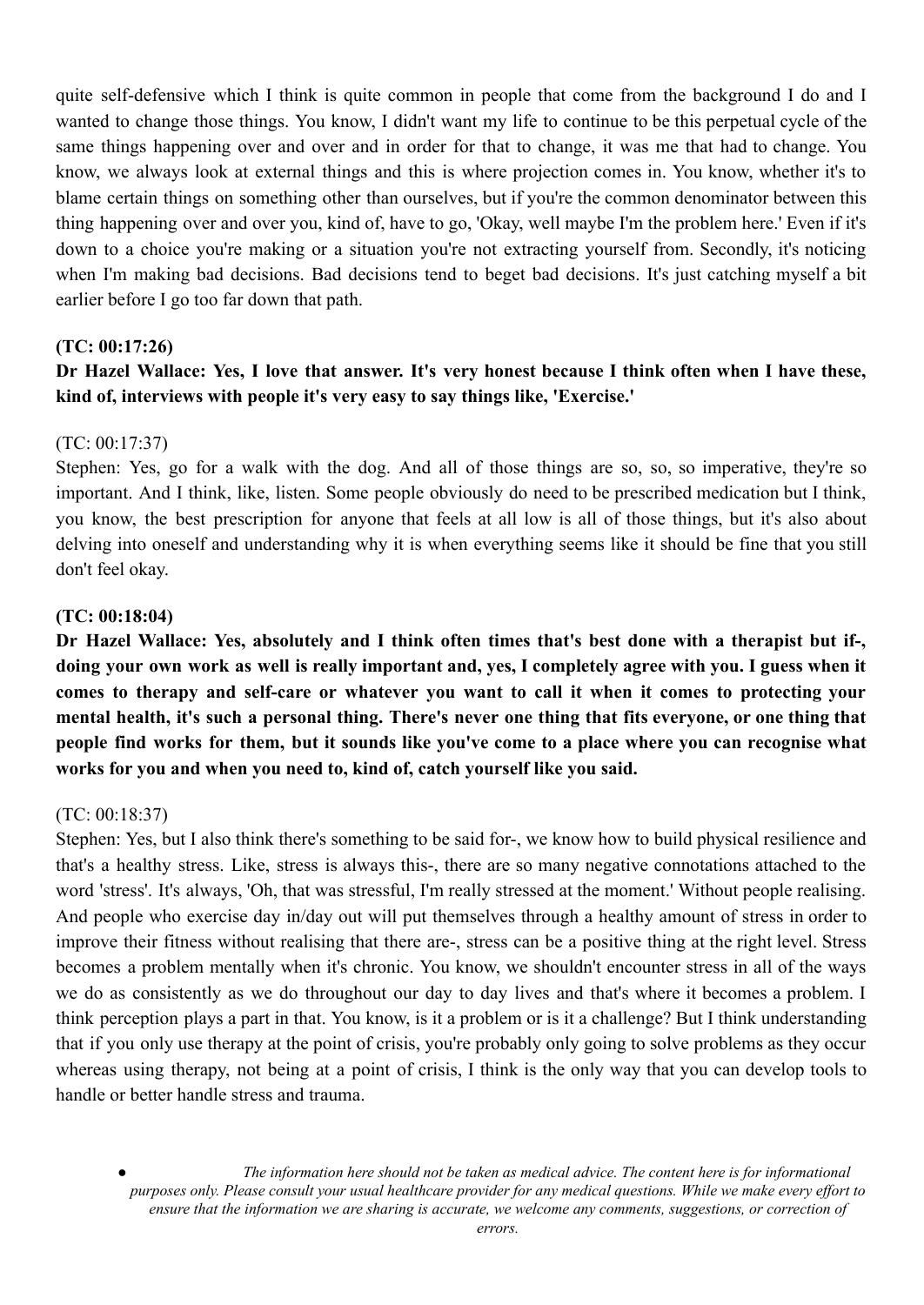And the only other way outside of that, like, the only way I learned resilience when I was growing up was through surviving things and that's an important quality to understand you have. Surviving things makes you powerful because as long as you're aware of it and understanding that you can survive those things and come out the other side, (TC 00:20:00) you know, resilience goes missing for the most part when people talk about mental health and openness and sensitivity. You know, all of those things are discussed but resilience seems to go missing and I think the only way really to understand your resilience and to improve it mentally is to use therapy when you're not at a point of crisis.

#### **(TC: 00:20:20)**

Dr Hazel Wallace: Yes, I think that's really powerful. And I guess now, like, what's life like for you **now? You're a new dad first and foremost, congratulations.**

### (TC: 00:20:31)

Stephen: Yes, there's not much sleep.

### **(TC: 00:20:36)**

Dr Hazel Wallace: I can only imagine. But has your career taken a bit of a direction, a change of **direction? Has music taken a back-seat or is there something that you're doing but keeping under wraps?**

### (TC: 00:21:16)

Stephen: Not at all, music hasn't taken a back-seat whatsoever, quite the opposite. I've just been in a situation where-, listen, there's nothing worse than a complaining artist, so I'm not even going to go down the road of complaining about the stuff I've had to deal with label-wise the last few years but music has definitely not taken a back-seat and actually in the time that I've been dealing with all of that stuff, I've been able to focus on other things, such as, Aguulp and Giz n Green, which has been great. Gizzi Erskine and myself starting a business that came out of lockdown. You know, I was stuck in Morocco and she was teaching me how to cook everyone's favourite fast foods over a really dodgy internet connection, having an oven that had two temperatures which were too hot and way too hot. You know, it has been great to use that time to focus on other stuff but music has always been something that I've been working on in the background and I'm quite looking forward to getting back to it if they ever let us open clubs again.

### **(TC: 00:22:13)**

# Dr Hazel Wallace: Of course. Can I circle back for a second and ask you how and when you got into **music in the first place?**

### (TC: 00:22:19)

Stephen: Yes, of course. It wasn't from my nan playing Jason Donovan and Kylie. It was really-, do you know what? I grew up in Upper Clapton in Hackney and at that time, like, DJ Brockie was from Clapton and jungle was what everyone or all the older kids were listening to. They'd come into the estate in their stolen Mini Metro's, you know, playing jungle tapes or walking back in after illegal raves with their eyes looking a bit strange and me not really knowing what was going on but-, so, the first type of music I got into was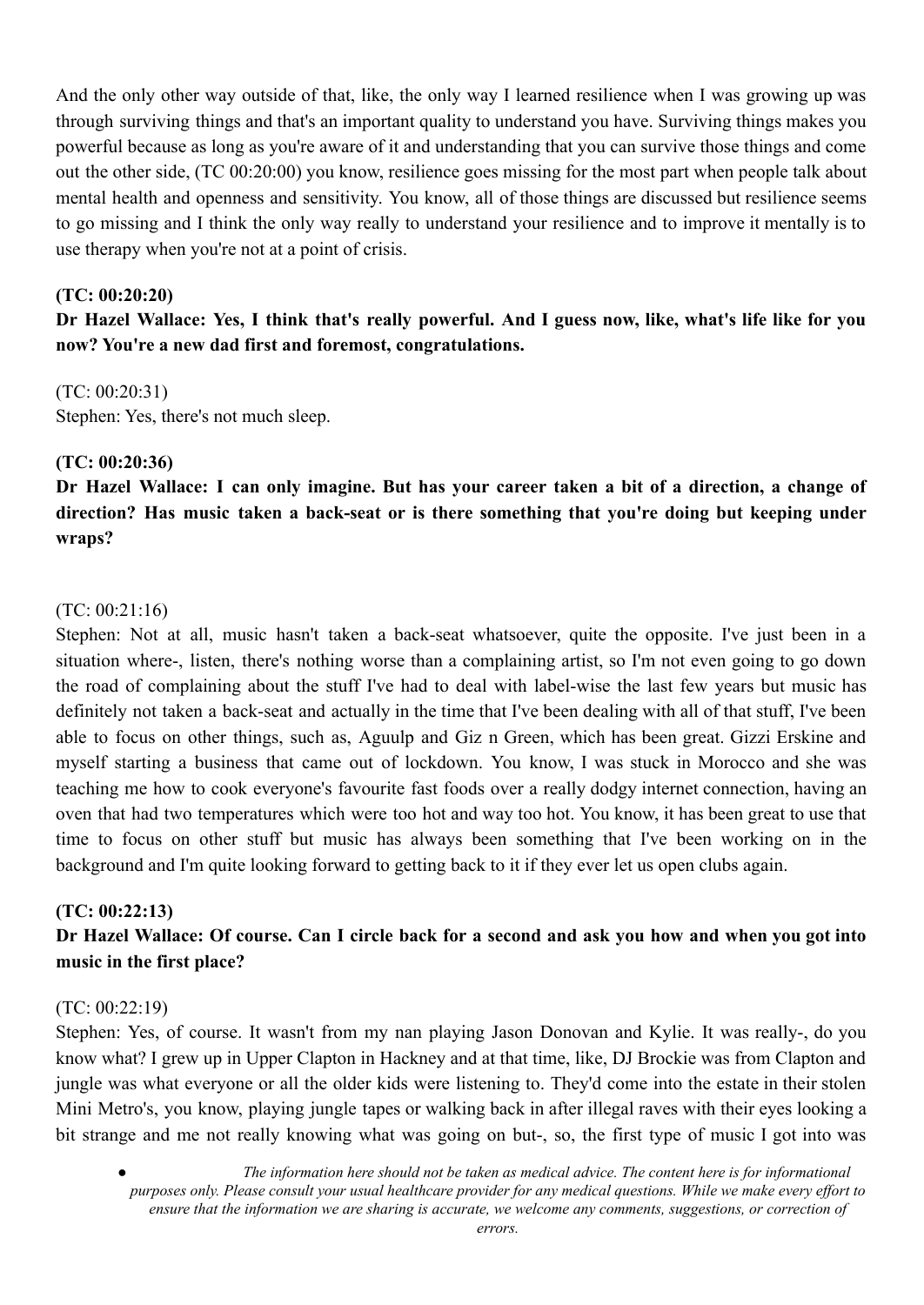jungle and then after that rap music. I used to go-, I played street hockey and ice hockey when I was a kid. So, I used to go to roller-skating rinks and ice-rinks a lot and I remember hearing Biggie's 'One More Chance Remix' with Faith Evans and I didn't know who it was at the time. I was like, 'Who is this? What is this? I have to find out what this is.' And I did and that began my journey into rap and Biggie is still my favourite rapper to this day. But it wasn't until I was 18-, my mates had been making music from the age of, like, twelve or thirteen. I was quite shy.

# **(TC: 00:23:24) Dr Hazel Wallace: I'm surprised by that.**

### $(TC: 00.23.26)$

Stephen: I don't know if I was shy or considered. You know, I would speak if I had something to say, otherwise, I'd stay shut up. But then I got put on the spot, they were all freestyling and we were at my pal Adam's house and I rapped a lyric. I don't remember what it was, but it wasn't terrible because everyone was like, 'What? You can rap, yes? What? What?' But I just went red in the face and wanted to hide under the table. I would've hidden in my belly button if I could've. And then from that point, I started-, because I'd never been-, I was quite academic, albeit I went from being offered a scholarship to St Paul's to ending up at a pupil referral unit within the space of two years, but I didn't really have any creative output. I didn't ever-, you know, I was never artistic in any way but from that, I started messing around with lyrics and I found that to be a form of expression which, you asked about if writing that song was cathartic, to be honest, the whole beginning to write music was because for me that was a form of therapy and I guess it aligns with journaling which is a cornerstone of CBT. For me when I started to write music, I was writing down how I felt, what I thought and my observations. And so for me it was always, without ever realising, a form of therapy.

### **(TC: 00:24:35)**

# Dr Hazel Wallace: Yes, I guess, like you said, it's like journaling. It's a form of reflection and really **going deep.**

### (TC: 00:24:41)

Stephen: Yes, and you have something to look back on. You know, however you feel afterwards you can look back on stuff and I hear-, like, I'm not a fan of listening to my old stuff but occasionally something will come on shuffle, normally at a really awkward moment, but I'll hear myself say stuff and I'll be like, 'Woah, I thought that then but I wasn't putting it into practice,' and I think that's an example of-, and don't get me wrong, there's the other side to it where I hear myself say stuff and I'm like, 'Oh, yes, couldn't get away with that now.'

### **(TC: 00:25:07)**

# Dr Hazel Wallace: But that's growth, isn't it? Like, you grew up, you grew up in a public space where **as you were growing I guess you were sharing how you felt at the time.**

### (TC: 00:25:17)

Stephen: Yes, and I think it's important to be open to contradicting yourself and to being a hypocrite. I don't think there's anything wrong in that. It's weird, you hear a lot of people say, 'I'm never going to change,' and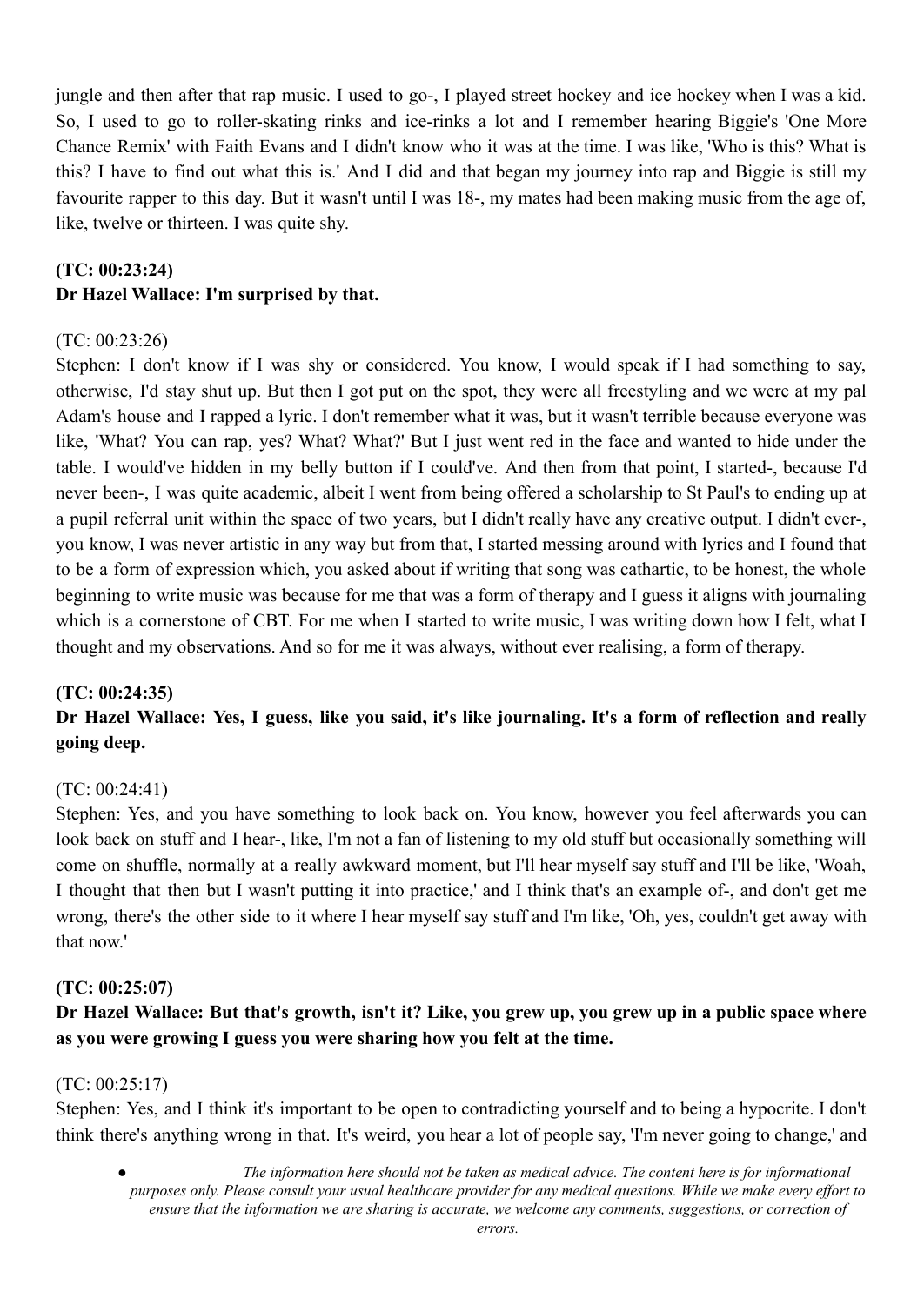that to me sounds crazy. You know, I don't want to be bound by what I felt my identity had to be because of where I came from.

### **(TC: 00:25:35)**

# Dr Hazel Wallace: Yes, I completely agree with that. That story is amazing though and I guess where **you are now, you mentioned all of the other things you're doing and you mentioned your, kind of, foodie projects with Gizzi. Prior to lockdown, did you guys have a pop-up as well?**

#### (TC: 00:25:51)

Stephen: Yes, so it was-, well, it was post the first lockdown I managed to get back from Morocco by way of Amsterdam, having been repatriated by the Dutch it was an absolute palaver. So, we'd been doing Giz n Green's Monday Night Fakeaways every Monday and we had the opportunity to open a pizza pop-up. So, we developed a menu and I was quite apprehensive. It was a large space which actually ended up working in our favour because we didn't have to change anything to socially distance, people were socially distanced by way of how the restaurant was laid out. We did it at Passo in Old Street. We opened the pop-up for initially a month, it ended up being three months and we pulled the plug on it luckily just before we went into what, I guess, was a second lockdown. But it was crazy. We done, like, 28,000 pizzas or something. It was crazy how well it was received and we've since gone on to open two, and we're about to open our third, delivery kitchen. We do East London, West London and soon to be South West London.

## **(TC: 00:26:54) Dr Hazel Wallace: So, does this come as-, is it, like, a meal delivery kit where you make it at home?**

#### (TC: 00:26:59)

Stephen: We do both. So, you can order the pizza kits to make the pizzas yourself or you can order in pizzas that come ready-made and ready to eat, normally on a hangover.

#### **(TC: 00:27:09)**

# Dr Hazel Wallace: Yes, no, I mean it all looks incredible. Are you a big foodie? Do you cook a lot at **home or is this Gizzi's influence and you're just excited by the partnership?**

#### (TC: 00:27:19)

Stephen: No, I've always loved food. I grew up on a pretty beige diet. I mean my interest in gut health is hilarious when you think I was brought up on a lot of Iceland three for two. Oven chips and beans were a staple. But I was lucky, where I grew up was incredibly diverse culturally so when I went to friend's houses I was way too polite to say no and the first thing that growing up in a working-class community that you are offered when you get to someone's house is normally a plate of food. So, that opened up a whole world to me as far as food. Yes, it's always been something that I've loved and enjoyed and it's something that Gizzi and I definitely bonded over.

## **(TC: 00:27:55) Dr Hazel Wallace: Yes. What would be your death row meal?**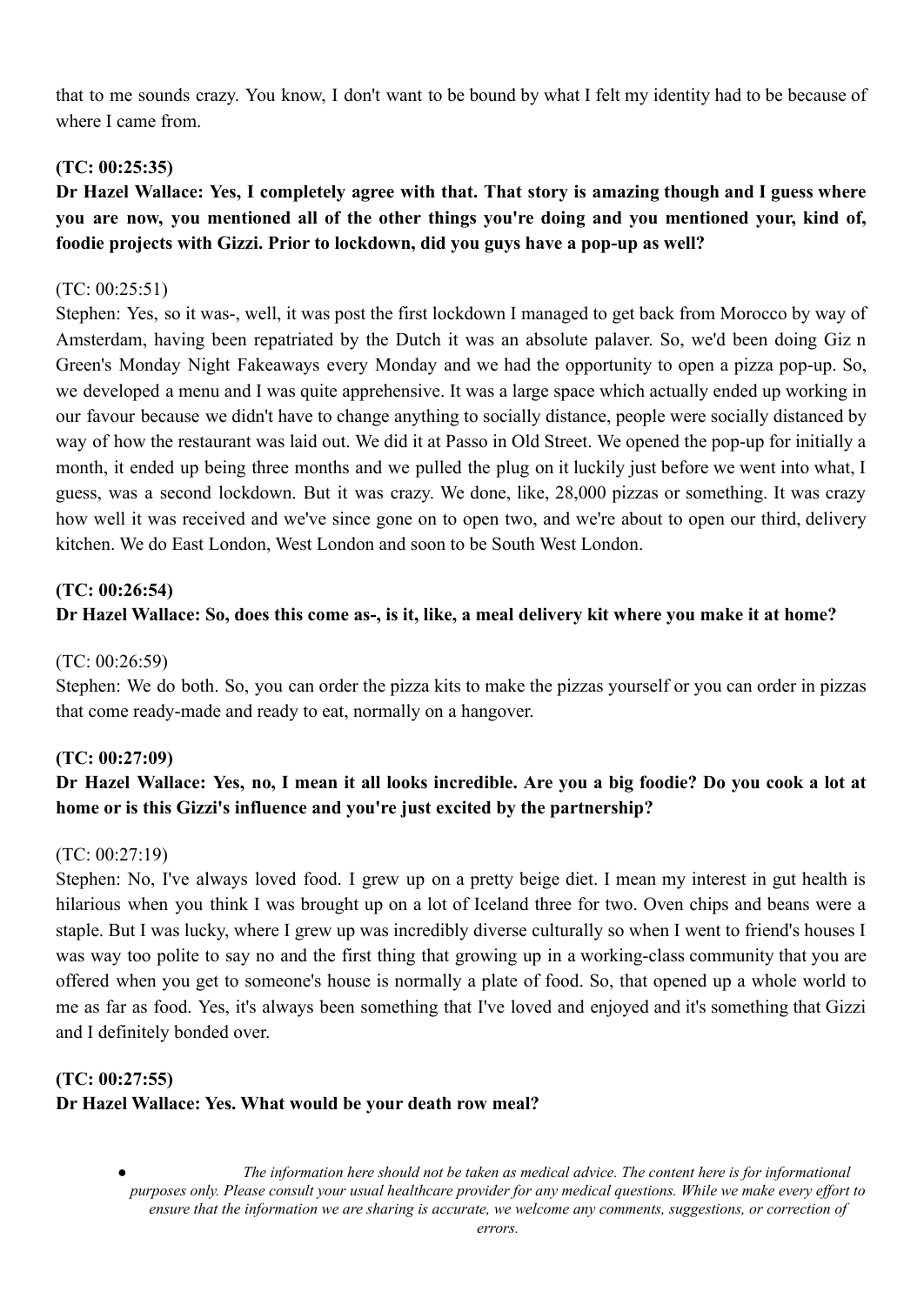(TC: 00:27:57) Stephen: Roast dinner.

### **(TC: 00:27:59) Dr Hazel Wallace: Really?**

(TC: 00:28:00) Stephen: Yes, yes, yes. I don't even have to think about that. It would 100% be a roast dinner.

### **(TC: 00:28:04)**

Dr Hazel Wallace: I find that so funny. So many British people say that. I'm like it wouldn't-, I think a **pizza would be mine.**

(TC: 00:28:09) Stephen: Really?

**(TC: 00:28:11) Dr Hazel Wallace: Yes. Like, a really, really good pizza.**

(TC: 00:28:13) Stephen: Yes, what defines a good pizza in your books?

# **(TC: 00:28:16)** Dr Hazel Wallace: The crust and the tomato base is, like, the most important bit I think. I do like a **good sourdough base to be honest.**

(TC: 00:28:24) Stephen: You would love our pizza.

**(TC: 00:28:26) Dr Hazel Wallace: Really?**

(TC: 00:28:27) Stephen: Yes, because it's not fake sourdough. It's not a sped-up process which does make things quite difficult.

### **(TC: 00:28:33)**

**Dr Hazel Wallace: Love a sourdough. Amazing. Well, thank you so much for giving me your time. It** has been a pleasure. And for opening up and being so honest about your past and the things that **you've been through.**

(TC: 00:28:45) Stephen: Thank you for having me.

### **(TC: 00:28:49)**